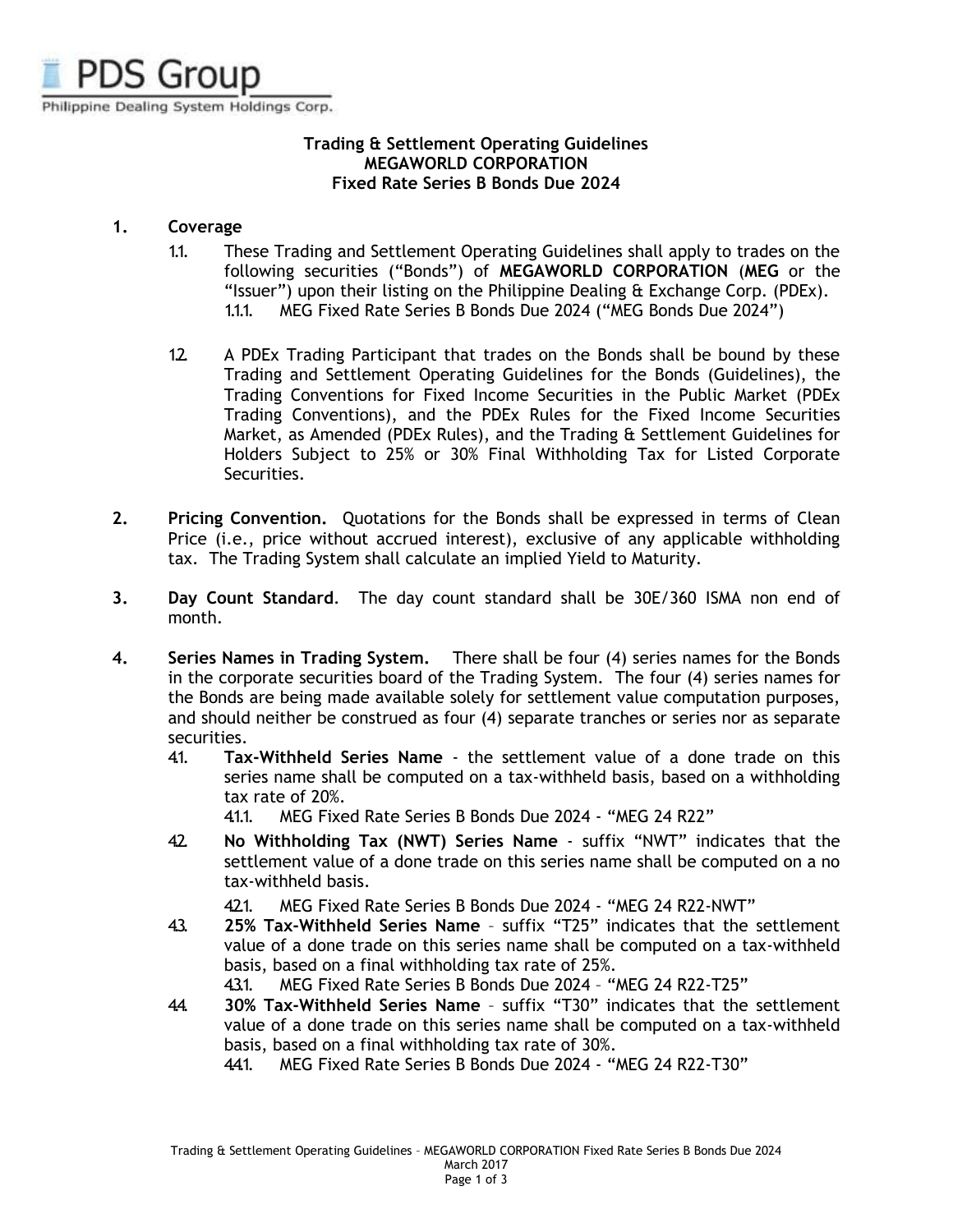Philippine Dealing System Holdings Corp.

- 4.5. The main series name provides a description of the following information regarding the Bonds:
	- 4.5.1. Issuer Symbol **MEG**
	- 4.5.2. Maturity Year **24** (i.e., 2024)
	- 4.5.3. First Optional Redemption Year **R22** (i.e., 2022)

## **5. Trading Mechanics**

## 5.1. **Tax-Withheld Series Name**

- 5.1.1. Orders for the account of tax-withheld investors and Dealing Participants trading for their own proprietary position shall be dealt using the tax-withheld series name.
- 5.1.2. Market Making Participants (Market Makers) shall post prices using the tax-withheld series name.
- 5.2. **No Withholding Tax Series Name**. Orders for the account of investors not subject to withholding tax shall be dealt using the no-withholding tax series name.
- 5.3. **25% Tax**-**Withheld Series Name.** Orders for the account of investors subject to withholding tax rate of 25% shall use the 25% tax-withheld series name.
- 5.4. **30% Tax-Withheld Series Name.** Orders for the account of investors subject to withholding tax rate of 30% shall use the 30% tax-withheld series name.

### **6. Responsibilities of Trading Participants with Respect to the Bonds**

6.1. A Trading Participant shall determine the eligibility and suitability of each buyer, and ensure that the buyer fully understands the terms and conditions of, and the risks involved in investing in the Bonds, including the option feature of the Bonds**.**

### **7. Record Date for the Bonds**

7.1. The Record Date for the Bonds due is the second (2nd) business day prior to the relevant Interest Payment Date.

### **8. Settlement Policy for Corporate Security Transactions.**

All corporate security transactions executed on the PDEx Trading System shall be settled through the PDSClear System (formerly eDvP System) in accordance with the PDEx Rules.

### **9. Restrictions on Transfers across Tax Status**

For purposes hereof, "Tax Categories" refer to the four (4) final withholding tax categories covering, particularly, tax-exempt entities, 20% tax-withheld entities, 25% tax-withheld entities, and 30% tax-withheld entities.

9.1. In accordance with the Terms and Conditions of the Bonds, Transfers across Tax Categories shall not be allowed except on Interest Payment Dates that fall on a business day, provided however that transfers from Tax-Exempt Category to a Taxable Tax Category on a non-Interest Payment Date shall be allowed using the applicable tax-withheld series name, ensuring the computations are based